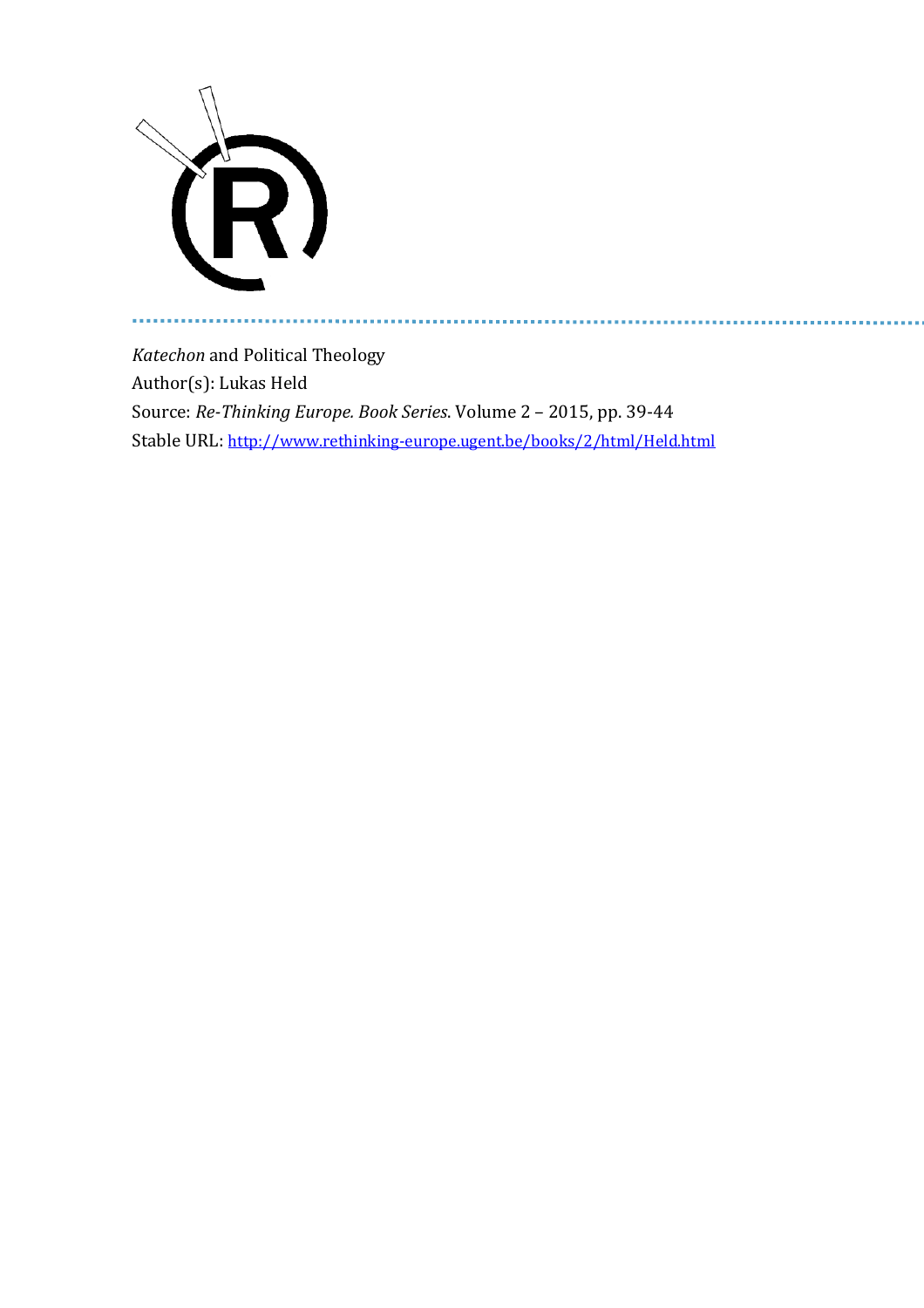## Lukas Held

Luxembourg [heldlukas@gmail.com](mailto:heldlukas@gmail.com)

An invitation to a *workshop* is – in my understanding – also an invitation to *speculation*. It's place – and the German idealists understood and theorized this – lies not in the written, but rather in the spoken word, ideally in front of an audience of *speculative co-workers*. I would thus like to seize this unique occasion and speculate about Europe, from the point of view of political theology. The question I would like to raise is the following: How can the concepts of political theology apply to today's European politics? And what does this mean for Europe's self-conception?

I will start with a clarification: political theology should be understood not as a complement to political philosophy, but as being very distinct from it. Unlike political philosophy, political theology grounds "the political" on a unique event in history, namely God's revelation and – in the case of Christian political theology – the incarnation of Christ. Thus, political theology does not begin with man and his essentially political nature, with intersubjectivity or some other particular disposition of his mind, but with *God* as the unquestionable reason and center-point from which political theology derives its concepts and motivation. Different theological conceptions (Christianity, Islam, Gnosticism, etc.) call for different political theologies: theocracy; co-existence of the worldly and the spiritual powers; or sovereignty.

This last form of government is, in the context of political theology, associated with the name of Carl Schmitt, the German jurist and philosopher who played an important role in the legalization of the constitutional system of the Third Reich, but whose writings have nevertheless continued to inspire thinkers after the War. Schmitt's definition of the sovereign as he who decides upon the state of exception, is probably the best-known part of his 1922 work *Political Theology*. Along with its second best-known bit, according to which all key concepts of the modern theories of the state are secularized concepts, it indicates the general outline of his political theology: namely that of a vast critique of enlightenment and modernity, of the autonomy of its political conceptual set, which – and this is its sign of weakness – has to pilfer constantly from theology in order to continue to function and to maintain itself. Political theology reveals the arbitrariness in the use of modern political concepts, the sheer emptiness behind the conceptual construction of modern political philosophy and the degree to which this illegitimate and blind use has estranged it from its original theological founding. Political theology is, at least in its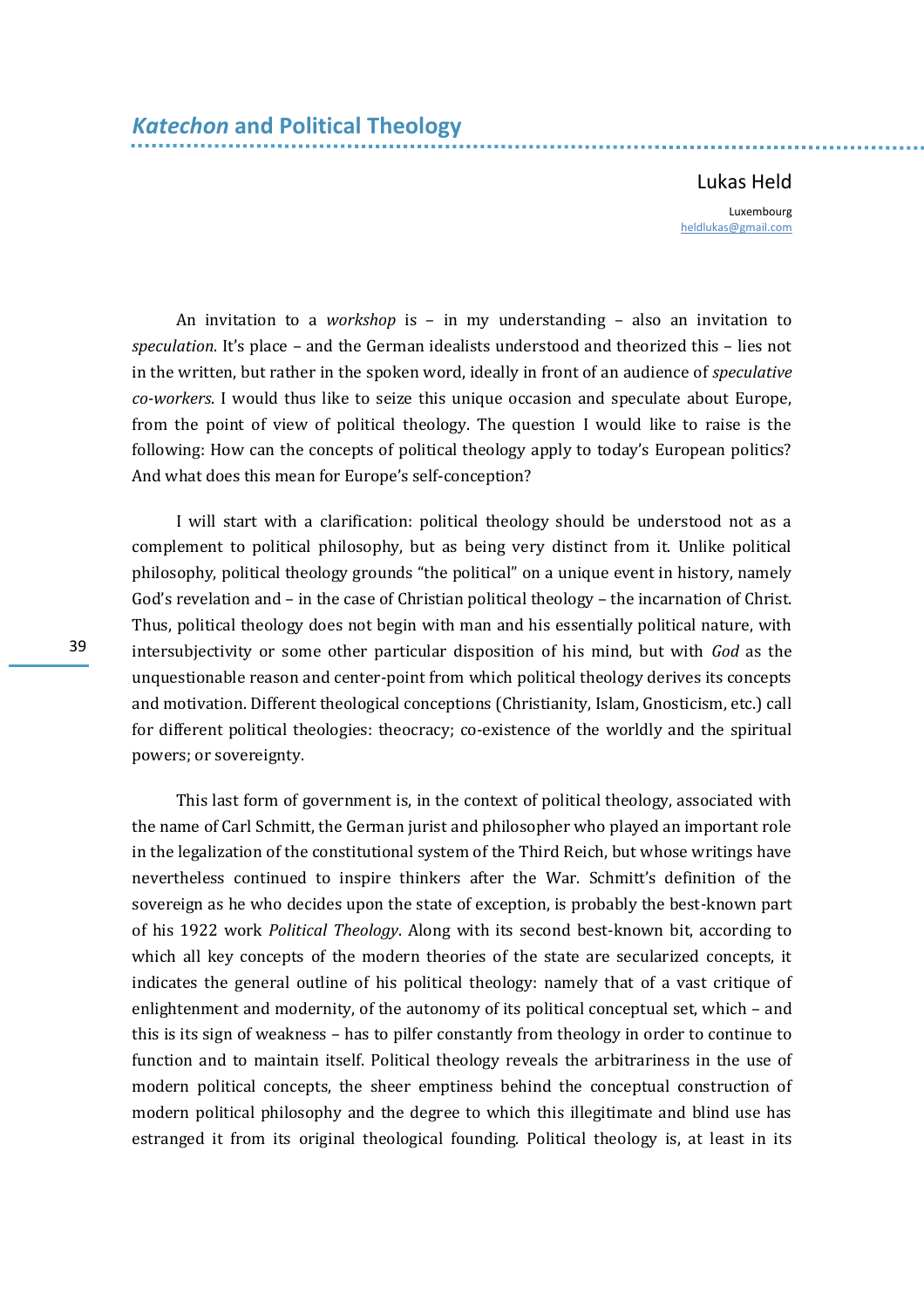Schmittian conception, a profoundly anti-modern project. How then could a profoundly modern project like Europe be connected to political theology?

Here, I would like to pick up a thought developed by Etienne Balibar in a 2012 article<sup>1</sup> In his article, Balibar discusses the incessant movement of de-theologization and re-theologization inherent in Hobbes' construction of the Leviathan as a "mortal God", whilst drawing a parallel to our political conjuncture, especially with regards to the problem of laicism, secularization and Islamophobia in today's Europe – the assumption being of course that Hobbes' theory and Schmitt's interpretation can help us to grasp the dialectics of power and to understand Europe's problematic standpoint regarding this question.

One must bear in mind, of course, the profoundly paradoxical structure of Hobbes' Leviathan2. In its claim for absolute control (meaning total sovereignty), the State (or the monarch) must alienate every power claim of its people, especially the power claims of organizations and communities – and especially the claims of the clerical institutions. In order to abolish the state of nature – that means the state in which every single set of beliefs has the same claim for authority as the set of beliefs of your neighbor – the personal beliefs must cease to be public and become as private as possible. These beliefs wander into the "box room" of the moral consciousness, and so does the people's power openly to criticize the State/Monarch.<sup>3</sup> In order to guarantee its protection, the State cannot accept any form of authority claim or open form of resistance by the people. Its moral and critical faculties must be "privatized" – the citizen has to become a *subject*.

Considering its famous frontispiece, the biblical reference and the key-role of the anthropological fiction of the "state of nature" (as an anti-Paradise), one can understand how Hobbes' Leviathan takes over the metaphorical and mythical language of religion to turn it against itself. The State – in order to diminish and *depotentiate* the power claims of religion and of popular organizations – adopts theological attributes and replaces the "original" systems of belief by a form of "religion of the State". The more a community is organized around a single belief and the bigger its authority claim is, the more the State has to adopt its characteristics in order to occupy its position. This "metaphorical" strategy results, on the one hand, in a monopole of power by the State that has constantly to assert its authority through the identification of "public enemies". On the other hand, the moral and critical power of the people become sheer polemics, meaning a powerless form of critique unable openly to and thus effectively contest matters of state – and *be* 

<sup>1</sup> BALIBAR, É., "Le Dieu mortel et ses fidèles sujets. Hobbes, Schmitt et les antinomies de la laïcité", in: Gonthier, Th. (dir.), *Ethique, Politique, Religions*, 1 (2012), pp. 27-39.

<sup>2</sup> Cf. *Ibid.*, pp. 29-32.

<sup>3</sup> Cf. KOSELLECK, R., *Kritik und Krise. Eine Studie zur Pathogenese der bürgerlichen Welt*, Frankfurt a. M.: Suhrkamp, 1973.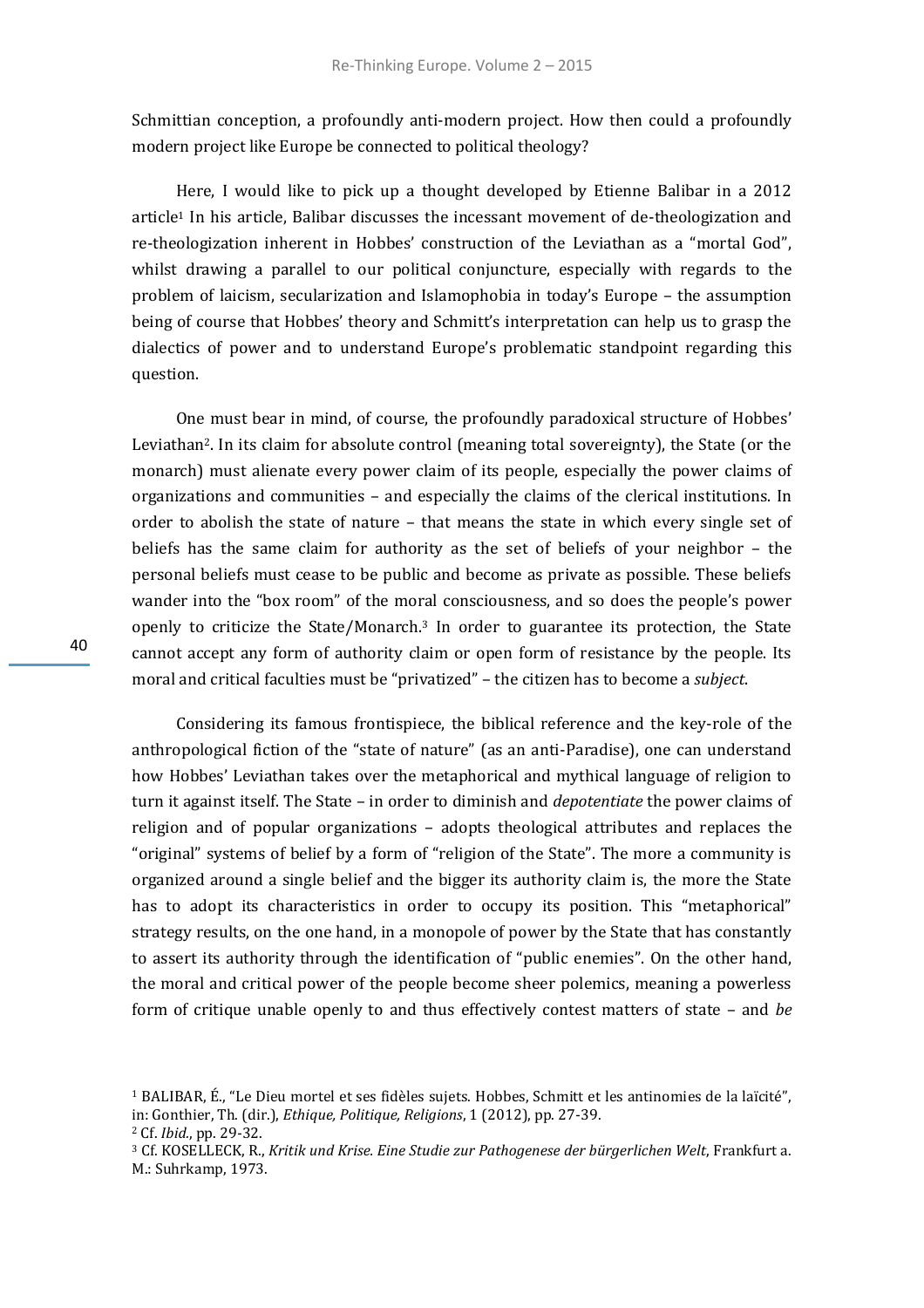*contested* by the sovereign. To put it simply: the State/Monarch is to blame for nothing, but is responsible for everything. The citizen is responsible for nothing, but to blame for everything. The citizen becomes *hypocritical*; the State becomes *hypertheological*. This gap between public and private is at the root of a permanent *crisis* inherent to this political model and the paradoxical power-strategies that try to overcome it.

In reference to Schmitt's famous characterization of "the Political" as the possibility always to distinguish the enemy from the friend, Balibar emphasizes the importance of the permanent identification of a "public enemy" for the modern State. This search is not only directed towards the outside of the State, but also – and this is important – towards its inside. (This is, in fact, characteristic of *our* political conjecture, in which the "inner" enemy has grown to be more threatening than the "outer" enemy.) To prevent the whole construction from being internally destroyed; to keep the homogeneity of a morally and politically "privatized" individual, the inner enemy has to be defined. According to Balibar, this is precisely the function of the theologization of the enemy.<sup>4</sup> It is only under the theological form that the outer enemy can be projected to the inside of the state, thus giving the threatening impression of a vast "community of believers" infiltrating and endangering the "community of individuals". By projecting this figure on the "alien elements" of the State, it creates the supposedly uncontrollable *public* enemy (as opposed to the controllable *private* individual). And with a new enemy comes concomitantly a new strategy to defeat and *subjugate (*meaning *subjectivy*) it. All this creates the paradoxical situation of a secular state, which through the theologization of the enemy adopts its very characteristics; a state that becomes more and more theological – *divine* – itself.

Doesn't this remind us of recent developments in today's spectrum of right to farright wing Europe? Isn't one of its dominant tropes the dissociation from Islam (i.e. Turkeys long time wait for membership), not only to the outside but also to the inside? Isn't it striking that in the last few months, thousands of Germans have gathered for weekly protests against the alleged "Islamization of the Occident", under the name of "PEDIGA" (meaning: "Patriotic Europeans against the Islamization of Occident") – and has been growing into a popular mass-movement with the participation of the far-right wing parties?

It seems to me – and this is the "speculative part" of my talk – that the difficult question of the European identity has become a question of legitimacy more than a question of legality. Furthermore, this legitimacy has been found in the depths of the alleged Judeo-Christian heritage. Europe's – and especially Western Europe's – members seemingly require an *arch-foundation*, namely a new theological-political *Urstiftung*. This need, however, is derived from the nature of the theologized enemy who – according to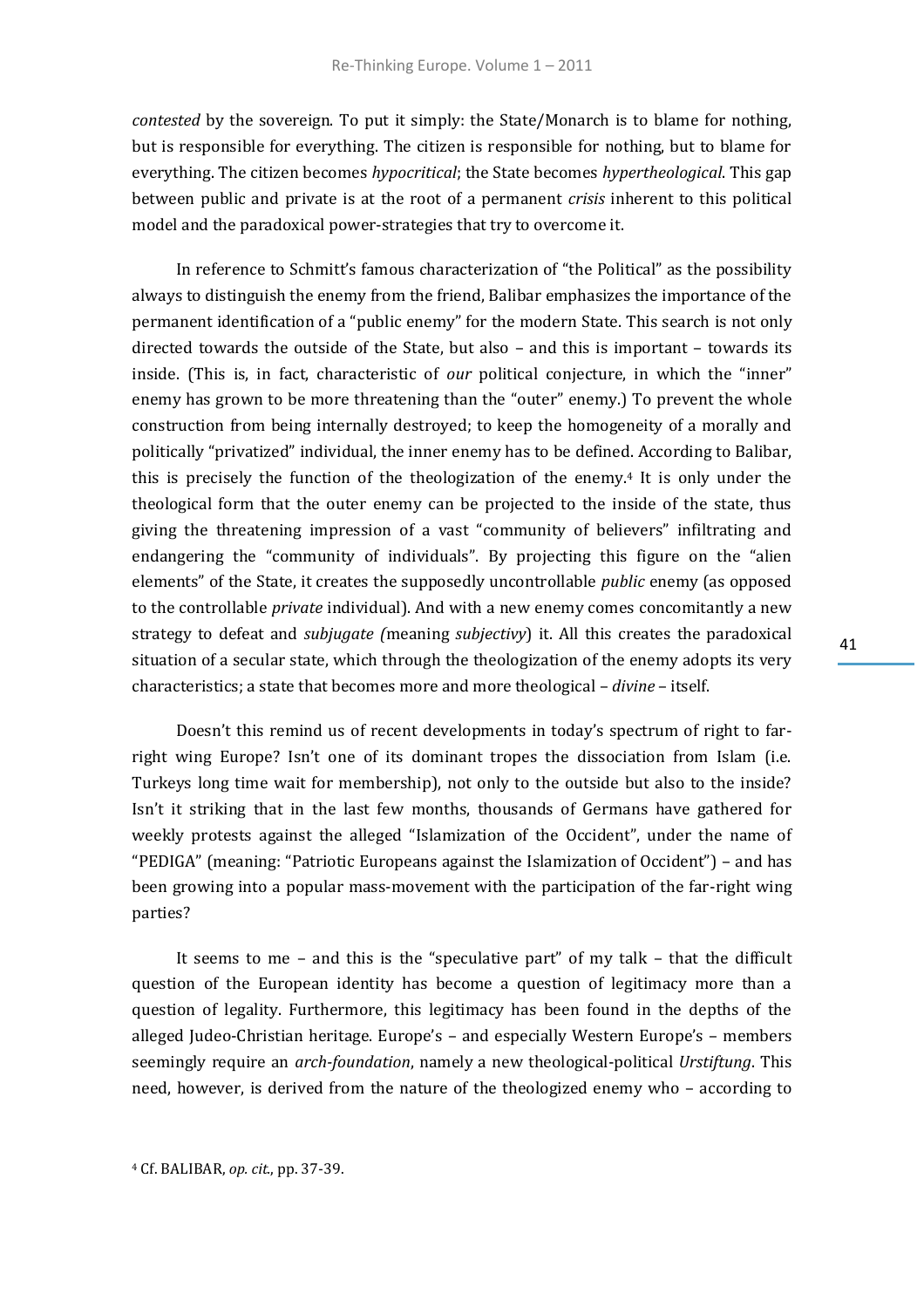Balibar<sup>5</sup> – is projected on the cultural, sociological and historical differences in our diversified societies. In other words: Europe has begun to derive its legitimacy from the illegality of its enemy.

It is here that I would like to introduce the very peculiar theological-political concept of the *katechon*. <sup>6</sup> The concept appears in a personal and an impersonal sense in the second letter to the Thessalonians, c. 2, v. 3-9. I would like to quote the entire passage (in its modernized translation):

"Don't let anyone deceive you in any way, for that day will not come until the rebellion occurs and the man of lawlessness  $($ "a-nomos") is revealed, the man doomed to destruction. He will oppose and will exalt himself over everything that is called God or is worshiped, so that he sets himself up in God's temple, proclaiming himself to be God.

Don't you remember that when I was with you I used to tell you these things? And now you know what is holding him back ("to katechon"), so that he may be revealed at the proper time. For the secret power of lawlessness is already at work; but the one who now holds it back ("ho katechon") will continue to do so till he is taken out of the way. And then the lawless one will be revealed, whom the Lord Jesus will overthrow with the breath of his mouth and destroy by the splendor of his coming. The coming of the lawless one will be in accordance with how Satan works."

As we see, the *katechon* is the principle that stands against the apocalypse, meaning here the revealing of the Wicked (the "a-nomos"), who will have the power of Satan. Grippingly, the *a-nomos* is already amongst us, but has not yet begun to function: the nature of the apocalypse is unknown, but the "illegality" is already at work ("amongst us"). The *katechon* can thus be defined as he who "detains", who "slows down" the apocalypse by "holding back" (*Zurückhalten*) the *a-nomos*. According to Carl Schmitt, the belief in a katechontical power is the centerpiece of every truly Christian conception of history. It is the *bridge* between our world and the world after God's judgment. As a worldly power with a heavenly function, it is what dynamizes history and overcomes the "eschatological paralysis"7. The *katechon* is thus part of the theological answer to a situation of *crisis* (in the sense of *Ent-zweiung*) – and, in a certain way, "bears the tension" (*die Spannung aushalten*). Schmitt now integrates this figure into history, claiming that this function has been occupied by several powers (or persons) throughout the ages, (for instance the Holy Roman Empire, holding back the ottoman conquerors).

<sup>5</sup> Cf. *Ibid.*, p. 37.

<sup>6</sup> In fact, Balibar's article begins with the mention of the concept of *Katechon*, and his conception of a State that has constantly to hold up the revolution through the identification of the inner enemy is a concrete definition of the concept in the current political situation.

<sup>7</sup> SCHMITT, C., "Drei Möglichkeiten eines christlichen Geschichtsbildes", in: *H. Blumenberg – C Schmitt, Briefwechsel,* Frankfurt a. M.: Suhrkamp, 2007, p. 164.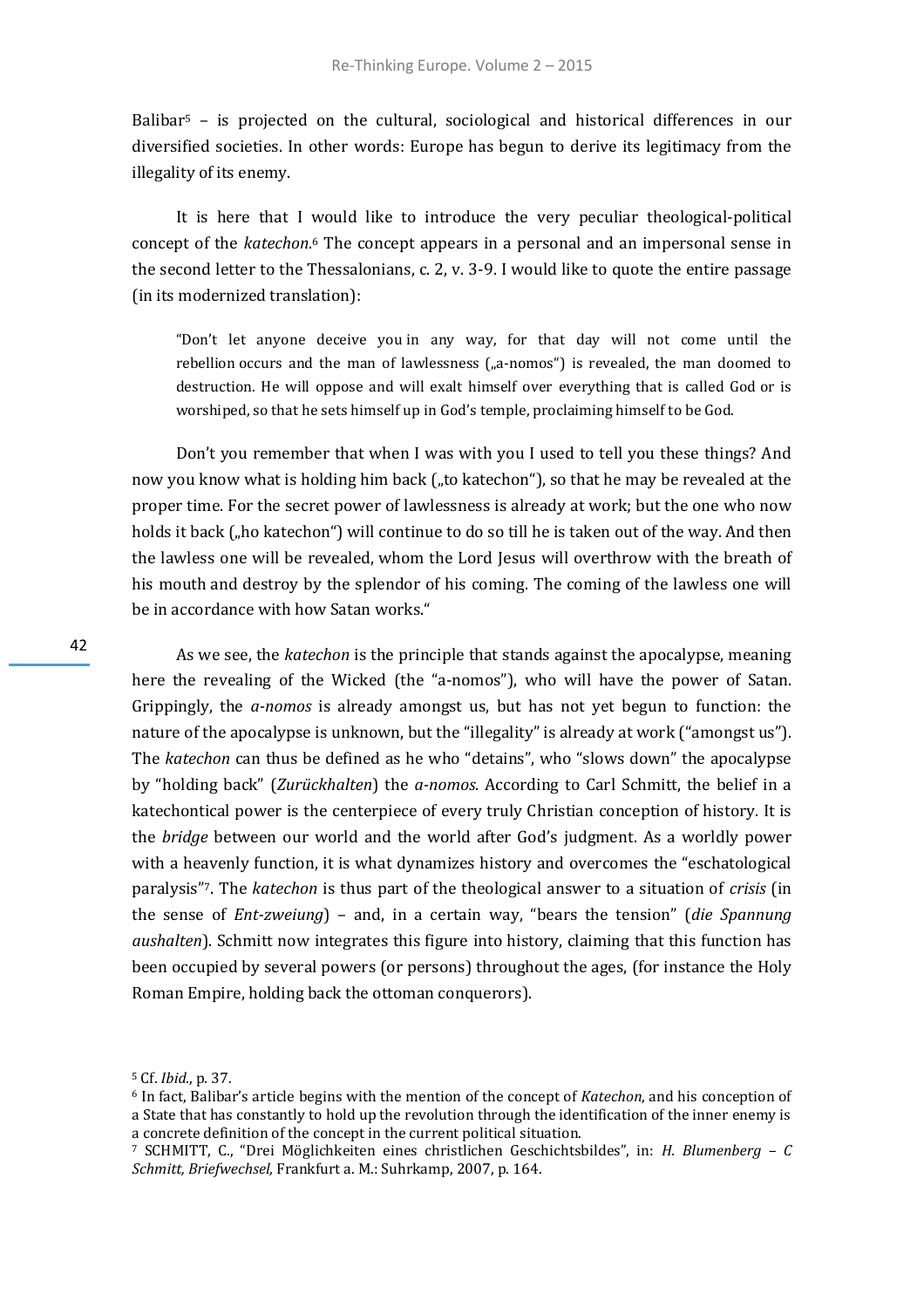This highly problematic historicization of the *katechon* is a sign for the craftiness of political theology: the katechontical function does not, in fact, emerge out of a complex play of power-relations, but has simply to be occupied, to be "seized". The position has its own legitimacy. But in the "secularized" and politicized version of the story, the eschatological fear has definitively lost its potency: what remains are the *katechon* and the *a-nomos*, the legitimacy and the illegality. Not only does the *katechon* lose its defusing intention, but perpetuates and aggravates the original *crisis* that can only be resolved by God's universal judgment, by his *Ent-scheidung* (de-cision).<sup>8</sup> In other words: the *katechon* exists in and through the permanent crisis, meaning the permanent inability to decide – the eternal *indecision*. Deprived from the tension between here and "there" (*Aushalten*), the holding back (*Zurückhalten*) changes into repression and subjugation (*Niederhalten*). Furthermore, the time-conception has changed: the hopeful waiting for the End-times is – in Schmitt's – transformed into an anti-dialectical standstill between enemy and friend.

Since we lack the idea of an eternal and universal salvation, since – in the postmodern political conjuncture – it is not about *all or nothing* anymore, katechontical politics – and this is my point – provides the illusion of decision (and thus dynamism) where there can only be eternal delay. Its *mission*, although "legitimate" from an alleged higher standpoint, is an infinite one *sans* real historical progress. This is why Giorgio Agamben has opted for a re-insertion of the *mysterium iniquitatis* into an eschatological, *historical* context, urging every single actor of the katechontical drama to take his responsibility towards the future, thus freeing the "a-nomos" from the timelessness and amorality of its theological institutionalization.<sup>9</sup> Hans Blumenberg – in his correspondence with Schmitt – understands the *katechon* on the contrary not as a lever for eschatological belief, but as its pure negation, as a strategy to cope with the frustration resulting from the long overdue apocalypse. The Agambian concept of an "incessant drama" (*unablässig abspielendes Drama*), the bearing of an infinite tension, is incompatible with Blumenberg's revalorization of the "humane" dimension of historical and political action.

In conclusion, a last question: Could it be that with the new search for legitimacy amongst European nations, that with the reference to our "original values" and the alleged *Leitkultur* comes the will to take over a new role in history, to "find back" into history – and this in the form of a new understanding of the *katechon*? In order to answer to this, we would have to more clearly define this procedure of "taking over a role" (a conscious or an unconscious process, etc.). Nevertheless, the tendency in Europe's foreign policy to redefine the nature of its borders, the popular mass-movements, kindled by the right wing parties (whose cry for a "stronger", more decisive government might even be understood

<sup>8</sup> Cf. AGAMBEN, G., *Pilate et Jésus*, Paris : Rivages, 2013, p. 98.

<sup>9</sup> Cf. AGAMBEN, G., *Das Geheimnis des Bösen. Benedikt XVI und das Ende der Zeiten*, Berlin: Matthes & Seitz, 2015, pp. 57-59.